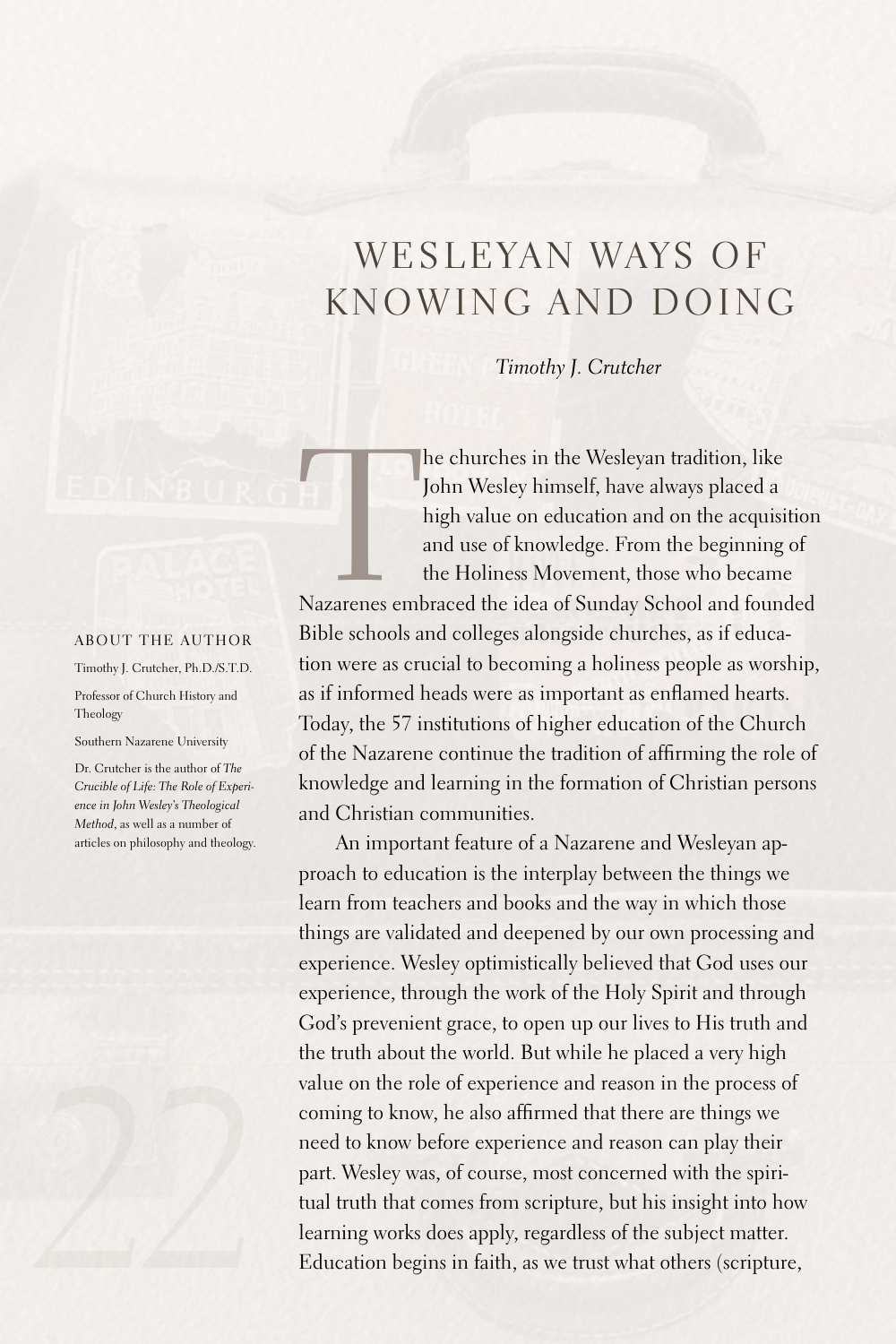parents, teachers, textbooks) tell us about what the world is like. We then process those traditions and insights through our own thinking capacities (reason) so that they shape our experience and allow us to truly own what we know. This processing and experience then leads to new opportunities to learn new things from others, which just starts the cycle over again. We often refer to those four distinctive components scripture, tradition, reason, and experience—as the Wesleyan quadrilateral, and the interplay between them gives a stable method of learning and testing what we know.

This emphasis on the role of experience means that a Wesleyan approach to education is going to be, in the main, very practical, meaning it is going to be oriented toward real issues in the real world in which we live. God's purposes in learning are never self-oriented, never learning-for-learning's-sake (something Wesley referred to as "spiritual idolatry"). A true education will lead people out of their condition of ignorance and enable them to become better persons, not just people with more information. Education is as much about enabling us to experience well as it is about stuffing our heads with facts. This is not to say that purely theoretical or academic subjects have no place in education. Indeed, learning to think well may even require a level of precision found only in exercises like logic or mathematics, which means the church always needs people who can do those things well. But that does not change the affirmation that the purpose of having an informed head (as well as an enflamed heart) is to have engaged hands. This is why many of even our liberal arts colleges and universities began as schools having a much more directly practical focus, like teacher training schools, nursing schools, or Bible schools that would prepare people for ministry.

This practical bent toward helping human beings flourish in the world is a natural outgrowth of the grounding commitments of the Wesleyan tradition in general, and the Church of the Nazarene in particular, to become more like God and to serve God's purposes in the world. In a sense, everything we learn ought to be used to reflect God in deeper and deeper ways, which is why holiness is one of our core values.And because the God we try to reflect is a God who is actively en-



*God's purposes in learning are never self-oriented, never learningfor-learning'ssake (something Wesley referred to as "spiritual idolatry").*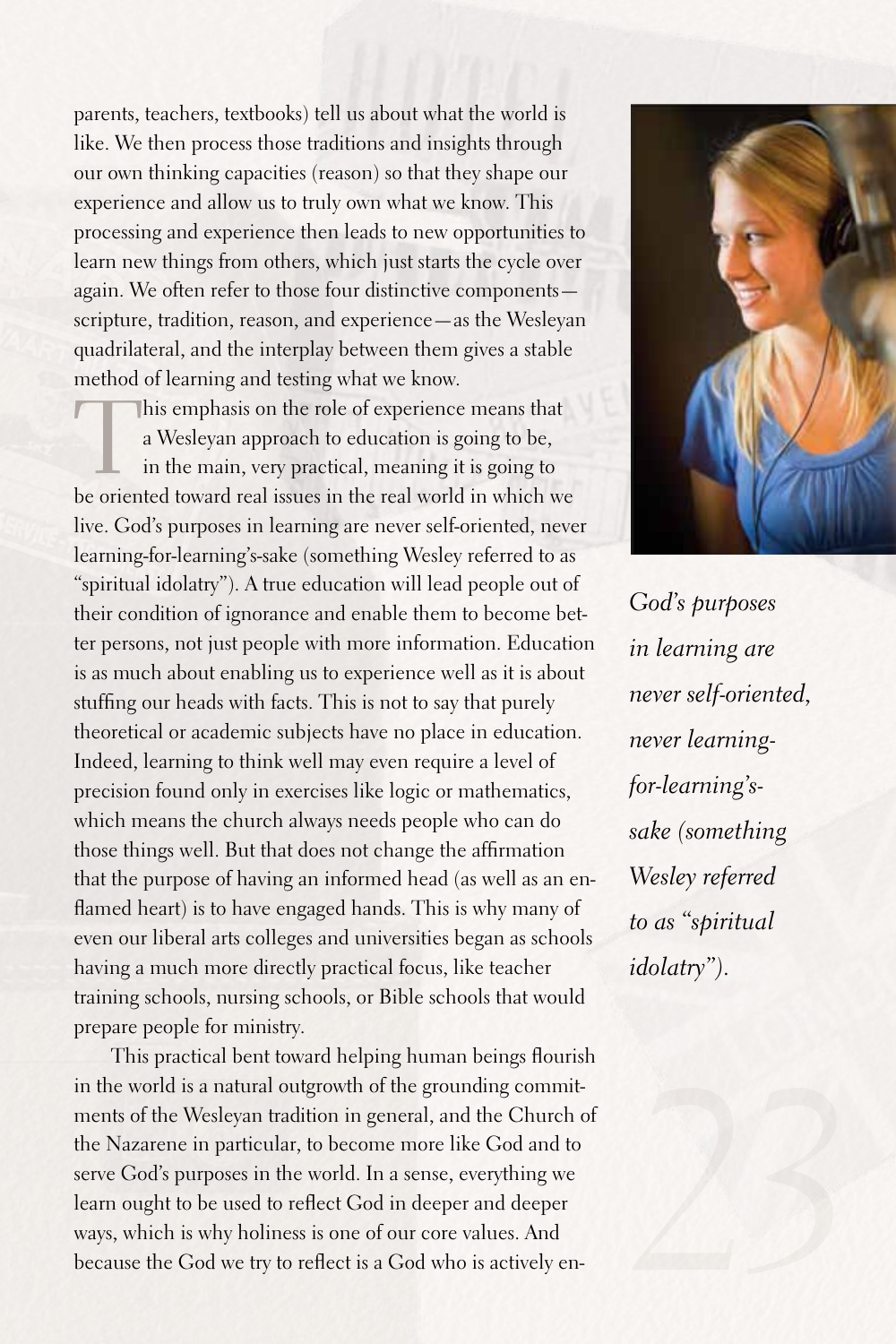gaged in the world, one cannot emphasize being holy without also emphasizing being missional.Education, then, ought to lead us to becoming full persons after the image of God, persons whom God can use in establishing His kingdom and His purposes in the world.

There are clear implications of this line of thinking about knowledge for both the education of traditional-aged students (pedagogy) and also for the growing field of adult learning (andragogy). In both areas, recognizing the link between learning and experience means that any and all fields of learning can have a place at the educational table if they serve the purpose of the formation of persons who will engage the world and serve God's mission. For universities, this means



a strong liberal arts component, both for areas that are obviously practical, such as business and science, and also for areas that shape our sensitivities and awareness, such as literature and art. Wesley himself was a strong proponent of the burgeoning sciences of his day, but he steadfastly resisted those forces that would make one type of experience (such as scientific experience) normative for all experience. Breadth is as important as depth if we wish to prepare students who can effectively

engage the world in all its many facets.Additionally, given the easy access to information in our Western world, providing information these days is less important than providing the skills to put that information to work in experience. Nazarene schools serve their constituents well by focusing on the skills of the practical use of information instead of merely its access.

When it comes to traditional students, the interplay between information and experience during the formative late-adolescent years should invite exploration and experimentation with "service-learning," where students are encouraged—even in the most elementary phases of their education—to put what they know to work in the world. From